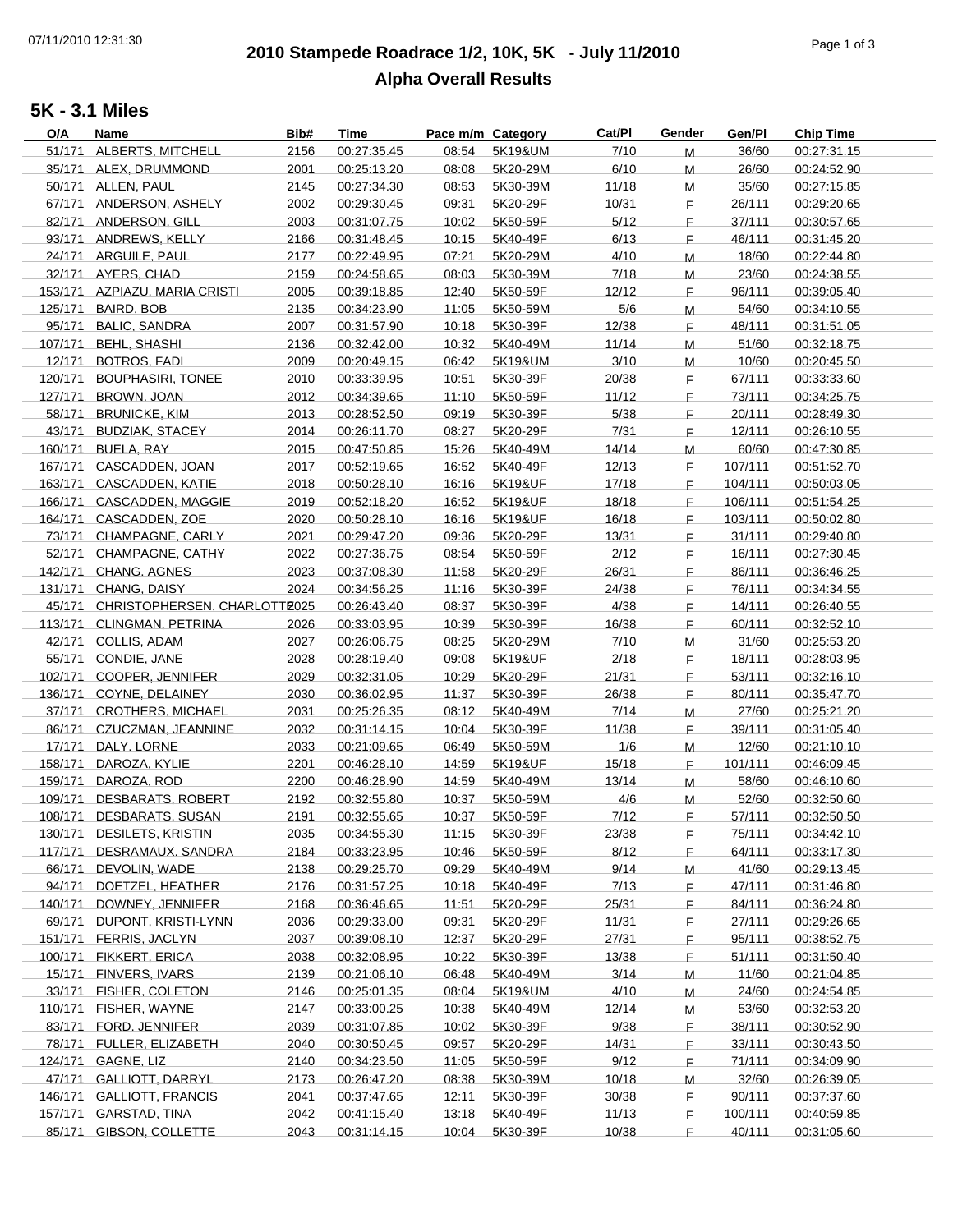# **2010 Stampede Roadrace 1/2, 10K, 5K - July 11/2010** 07/11/2010 12:31:31 Page 2 of 3 **Alpha Overall Results**

### **5K - 3.1 Miles**

| O/A     | Name                        | Bib# | <b>Time</b> | Pace m/m Category |          | Cat/Pl | Gender      | Gen/Pl  | <b>Chip Time</b> |
|---------|-----------------------------|------|-------------|-------------------|----------|--------|-------------|---------|------------------|
| 29/171  | GIBSON, LEE                 | 2179 | 00:23:50.45 | 07:41             | 5K20-29M | 5/10   | M           | 21/60   | 00:23:40.25      |
|         | 116/171 GIOVANOLI, RACHEL   | 2134 | 00:33:13.50 | 10:43             | 5K40-49F | 8/13   | F.          | 63/111  | 00:33:05.50      |
|         | 115/171 GLAWE, DIANA        | 2180 | 00:33:13.00 | 10:42             | 5K30-39F | 18/38  | F.          | 62/111  | 00:33:04.65      |
|         | 8/171 GODFRAY, SEAN         | 2045 | 00:20:31.90 | 06:37             | 5K19&UM  | 1/10   | M           | 7/60    | 00:20:31.70      |
|         | 143/171 GOLD, CASSIE        | 2046 | 00:37:08.50 | 11:59             | 5K19&UF  | 14/18  | F.          | 87/111  | 00:37:06.65      |
|         | 68/171 GOULET, NICHOLAS     | 2141 | 00:29:31.35 | 09:31             | 5K19&UM  | 8/10   | M           | 42/60   | 00:29:29.50      |
|         | 6/171 GRANT, JAMIE          | 2197 | 00:19:51.00 | 06:24             | 5K30-39M | 3/18   | M           | 5/60    | 00:19:49.75      |
|         |                             |      |             |                   |          |        |             |         |                  |
| 171/171 | HAMMER, KELLY               | 2160 | 00:57:20.65 | 18:29             | 5K30-39F | 38/38  | F.          | 111/111 | 00:53:36.25      |
|         | 31/171 HARMS, JEANNIE       | 2142 | 00:24:31.90 | 07:54             | 5K40-49F | 2/13   | F.          | 9/111   | 00:24:27.30      |
|         | 16/171 HARWOOD, AMANDA      | 2198 | 00:21:07.70 | 06:49             | 5K30-39F | 1/38   | F.          | 5/111   | 00:21:06.55      |
|         | 126/171 HENDERSON, EDITH    | 2050 | 00:34:39.40 | 11:10             | 5K50-59F | 10/12  | F.          | 72/111  | 00:34:24.35      |
|         | 147/171 HENRY, MARLENE      | 2051 | 00:37:51.30 | 12:12             | 5K30-39F | 31/38  | F.          | 91/111  | 00:37:44.60      |
|         | 21/171 HERGERT, NICOLE      | 2052 | 00:21:58.75 | 07:05             | 5K20-29F | 5/31   | F.          | 6/111   | 00:21:56.00      |
|         | 75/171 HEWITT, SEAN         | 2053 | 00:30:22.15 | 09:47             | 5K30-39M | 15/18  | M           | 44/60   | 00:29:33.10      |
|         | 27/171 HINCHELWOOD, SHANNON | 2148 | 00:23:19.70 | 07:31             | 5K20-29F | 6/31   | $\mathsf F$ | 8/111   | 00:23:18.05      |
| 22/171  | HWANG, BRIAN                | 2011 | 00:22:13.90 | 07:10             | 5K20-29M | 3/10   | M           | 16/60   | 00:22:10.85      |
|         | 54/171 JANSSEN, THORBEN     | 2181 | 00:28:17.60 | 09:07             | 5K30-39M | 12/18  | M           | 37/60   | 00:28:10.45      |
|         | 148/171 JEFFERY, KIM        | 2058 | 00:38:08.60 | 12:18             | 5K30-39F | 32/38  | F.          | 92/111  | 00:37:57.05      |
|         | 41/171 JENKS, DALE          | 2162 | 00:26:04.40 | 08:24             | 5K50-59M | 3/6    | M           | 30/60   | 00:25:54.30      |
| 40/171  | JENKS, GENE                 | 2149 | 00:26:04.35 | 08:24             | 5K30-39M | 9/18   | M           | 29/60   | 00:25:53.95      |
|         | 123/171 JOHNSON, CARLA      | 2196 | 00:34:20.70 | 11:04             | 5K30-39F | 22/38  | F.          | 70/111  | 00:34:09.15      |
|         | 169/171 KAHL, CHRISTA       | 2060 | 00:54:39.20 | 17:37             | 5K20-29F | 30/31  | F.          | 109/111 | 00:54:39.20      |
|         | 77/171 KAPUSCINSKY, NOE     | 2174 | 00:30:47.25 | 09:55             | 5K19&UM  | 9/10   |             | 45/60   |                  |
|         |                             |      |             |                   |          |        | M           |         | 00:30:47.25      |
| 60/171  | KARP, HEATHER               | 2061 | 00:28:55.90 | 09:19             | 5K30-39F | 6/38   | F.          | 21/111  | 00:28:47.95      |
|         | 154/171 KEATLEY, CATHERINE  | 2062 | 00:39:39.35 | 12:47             | 5K30-39F | 35/38  | F.          | 97/111  | 00:39:23.10      |
|         | 155/171 KIRKPATRICK, BETHAN | 2064 | 00:39:39.80 | 12:47             | 5K30-39F | 36/38  | F.          | 98/111  | 00:39:22.65      |
|         | 11/171 KNIGHT, MATT         | 2194 | 00:20:45.75 | 06:41             | 5K20-29M | 2/10   | M           | 9/60    | 00:20:45.80      |
|         | 165/171 KOZUL, SUSAN        | 2066 | 00:50:54.25 | 16:25             | 5K30-39F | 37/38  | F.          | 105/111 | 00:50:37.50      |
|         | 19/171 KROSHUS, ERIC        | 2186 | 00:21:25.60 | 06:54             | 5K20-29F | 4/31   | M           | 14/60   | 00:21:22.35      |
|         | 7/171 KROSHUS, JACK         | 2188 | 00:20:01.75 | 06:27             | 5K20-29M | 1/10   | M           | 6/60    | 00:19:58.60      |
| 10/171  | <b>KROSHUS, TOM</b>         | 2187 | 00:20:39.55 | 06:39             | 5K19&UM  | 2/10   | M           | 8/60    | 00:20:36.05      |
| 30/171  | LAMOUREUX, DAVE             | 2068 | 00:24:09.60 | 07:47             | 5K30-39M | 6/18   | M           | 22/60   | 00:23:54.15      |
|         | 9/171 LANGLEY, BRE          | 2069 | 00:20:38.10 | 06:39             | 5K20-29F | 2/31   | F           | 2/111   | 00:20:38.65      |
|         | 91/171 LENEHAN, THOMAS      | 2070 | 00:31:42.50 | 10:13             | 5K60+M   | 1/1    | M           | 47/60   | 00:31:34.05      |
|         | 25/171 LEONARD, CAROLYN     | 2071 | 00:22:59.60 | 07:25             | 5K40-49F | 1/13   | F.          | 7/111   | 00:22:56.15      |
|         | 141/171 LITTLE, JACKIE      | 2167 | 00:36:46.70 | 11:51             | 5K30-39F | 28/38  | F.          | 85/111  | 00:36:24.65      |
|         | 79/171 LOURO, MERCEDES      | 2073 | 00:30:56.55 | 09:59             | 5K20-29F | 15/31  | F.          | 34/111  | 00:30:43.10      |
|         | 168/171 MAASSEN, DANA       | 2074 | 00:52:22.65 | 16:53             | 5K40-49F | 13/13  | E           | 108/111 | 00:51:55.70      |
|         | 149/171 MACMILLAN, SONYA    | 2075 | 00:38:22.15 | 12:22             | 5K30-39F | 33/38  | F.          | 93/111  | 00:37:58.65      |
|         | 90/171 MARINE, PAIGE        | 2182 | 00:31:36.80 | 10:11             | 5K19&UF  | 7/18   | F           | 44/111  | 00:31:32.25      |
|         | 2/171 MARTENS, MARK         | 2076 | 00:18:20.35 | 05:54             | 5K40-49M | 1/14   |             | 2/60    | 00:18:20.35      |
|         | 23/171 MARTINEZ, MANOLO     |      |             | 07:17             | 5K40-49M |        | M           | 17/60   | 00:22:33.80      |
|         |                             | 2077 | 00:22:36.85 |                   |          | 5/14   | M           |         |                  |
|         | 96/171 MCCAFFREY, EDEN      | 2078 | 00:31:59.50 | 10:19             | 5K20-29F | 19/31  | F.          | 49/111  | 00:31:58.05      |
| 13/171  | MCCAFFREY, JANICE           | 2079 | 00:20:50.85 | 06:43             | 5K50-59F | 1/12   | F           | 3/111   | 00:20:50.80      |
| 53/171  | <b>MCDUFFIE, NICOLA</b>     | 2161 | 00:27:43.85 | 08:56             | 5K40-49F | 4/13   | F           | 17/111  | 00:27:42.25      |
|         | 46/171 MOORE, KELLY         | 2150 | 00:26:43.55 | 08:37             | 5K19&UF  | 1/18   | F.          | 15/111  | 00:26:23.00      |
|         | 129/171 MOORE, RANDY        | 2151 | 00:34:49.20 | 11:13             | 5K50-59M | 6/6    | M           | 55/60   | 00:34:30.45      |
| 128/171 | MOORE, SARAH                | 2183 | 00:34:48.50 | 11:13             | 5K19&UF  | 10/18  | F.          | 74/111  | 00:34:29.95      |
|         | 49/171 MURPHY, DYLAN        | 2082 | 00:27:02.20 | 08:43             | 5K19&UM  | 6/10   | M           | 34/60   | 00:26:42.40      |
|         | 48/171 MURPHY, LIAM         | 2083 | 00:27:01.45 | 08:43             | 5K19&UM  | 5/10   | M           | 33/60   | 00:26:41.45      |
|         | 28/171 MUTIKANI, TONGO      | 2152 | 00:23:42.05 | 07:38             | 5K30-39M | 5/18   | M           | 20/60   | 00:23:35.85      |
| 20/171  | NAKASKA, JOSH               | 2133 | 00:21:25.75 | 06:54             | 5K30-39M | 4/18   | M           | 15/60   | 00:21:24.00      |
|         | 89/171 NAMMOUR, LAUREL      | 2153 | 00:31:32.60 | 10:10             | 5K20-29F | 17/31  | F.          | 43/111  | 00:31:20.45      |
|         | 81/171 NEUFELD, SHIRLIANNE  | 2175 | 00:31:06.15 | 10:01             | 5K50-59F | 4/12   | F.          | 36/111  | 00:30:55.80      |
|         | 64/171 NEUMANN, ROBERTA     | 2084 | 00:29:14.30 | 09:25             | 5K19&UF  | 3/18   | F.          | 25/111  | 00:28:58.85      |
|         | 105/171 NIRULA, LALITA      | 2067 | 00:32:40.25 | 10:32             | 5K30-39F | 15/38  | F.          | 56/111  | 00:32:28.70      |
|         | 98/171 OLSEN, MEGAN         | 2085 | 00:32:03.10 | 10:20             | 5K20-29F | 20/31  | F           | 50/111  | 00:31:41.15      |
|         |                             |      |             |                   |          |        |             |         |                  |